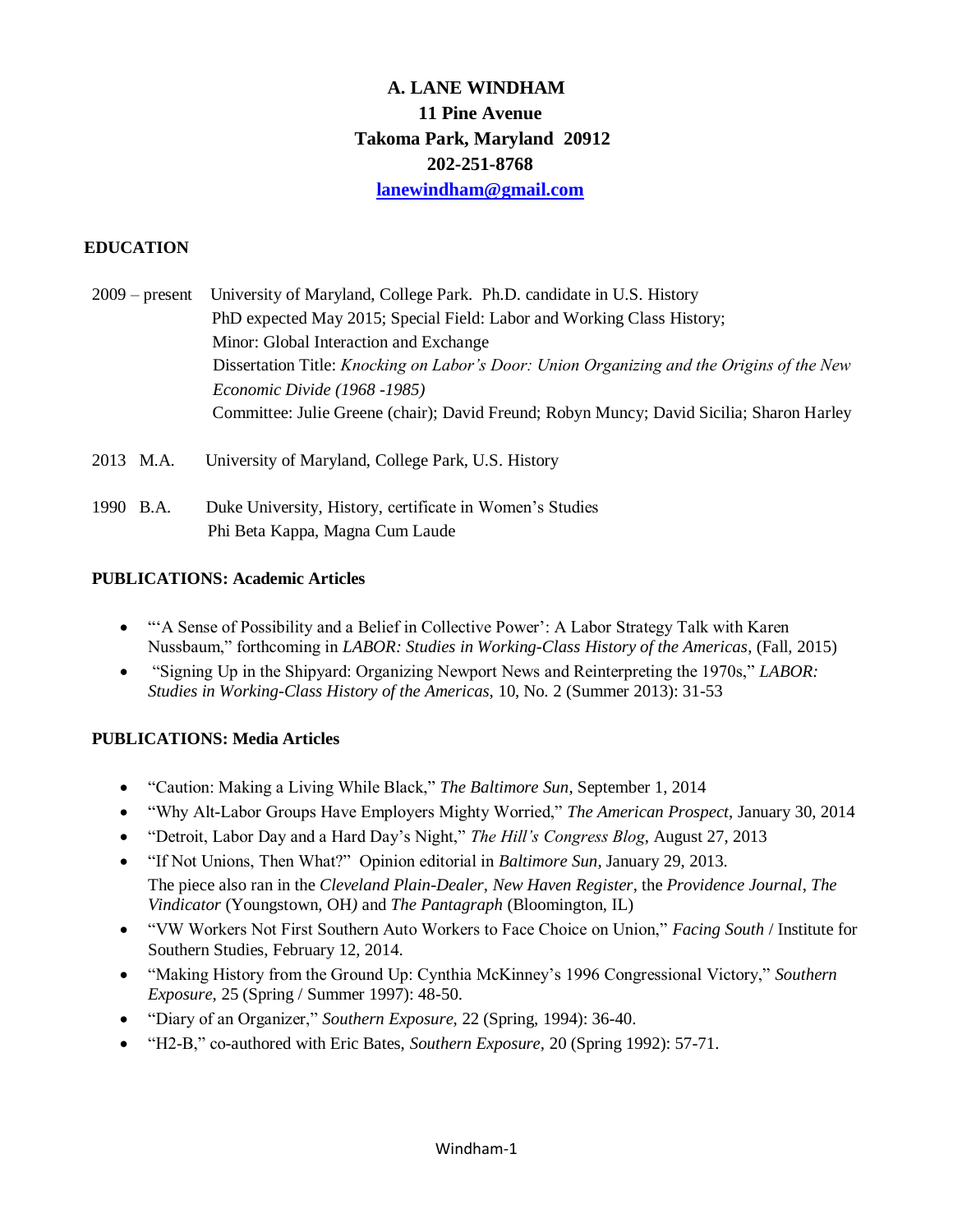# **GRANTS, FELLOWSHIPS AND AWARDS**

| 2015          | Robert H. Zieger Prize for Best Essay, Southern Labor Studies Association for "The Cannon" |
|---------------|--------------------------------------------------------------------------------------------|
|               | Mills Case: Out of the Southern Frying Pan, Into the Global Fire."                         |
| $2013 - 2014$ | Dr. Mabel S. Spencer Award 2013-14, University of Maryland, Graduate School                |
| $2009 - 2014$ | Flagship Fellowship, University of Maryland, Graduate School flagship award                |
| 2014          | ARHU Graduate Student Travel Award, University of Maryland                                 |
| 2014          | Sam Fishman Travel Grant / Walter P. Reuther Library, Wayne State University               |
| 2013          | Schlesinger Library Dissertation Grant, Harvard University                                 |
| 2013          | Reed Fink Award in Southern Labor History, Georgia State University Archives               |
| 2013          | University of Maryland History Department Dissertation Writing Fellowship                  |
| 2012          | Hagley Museum and Library Exploratory Grant                                                |
| 2012          | Summer Research Fellowship, University of Maryland History Department                      |
| 2010          | Farrell Award, University of Maryland History Department                                   |
| 2010          | Union Plus Scholarship (Union Plus Foundation based on scholarship and social awareness)   |
| 2010          | Beta Rho Chapter, Kappa Alpha Theta Scholarship                                            |

# **PRESENTATIONS**

| June, 2014  | Labor Research Action Network (LRAN) meeting, Washington, DC                                 |
|-------------|----------------------------------------------------------------------------------------------|
|             | "The 1970s: Unearthing the Roots of Today's Political Economy"                               |
| April, 2014 | Organization of American Historians (OAH) meeting, Atlanta.                                  |
|             | "Fighting for Security and Respect: The Battle to Organize Unions in the 1970s"              |
| April 2014  | Georgia State University Department of History, Atlanta.                                     |
|             | "Knocking on Labor's Door: Union Organizing and the Origins of the New Economic Divide"      |
| Jan., 2014  | American Historical Association (AHA) meeting, Washington, DC.                               |
|             | "9to5: Pioneering a New Form of Labor Organizing"                                            |
| Sept., 2013 | Schlesinger Library archives, Harvard University, Boston.                                    |
|             | Public presentation on research on 9to5.                                                     |
| July, 2013  | Economic Policy Institute, Washington, DC.                                                   |
|             | "Organizing in the 1970s".                                                                   |
| June, 2013  | Labor and Working Class History Association Conference, New York City                        |
|             | "The Cannon Mills Case: Out of the Southern Frying Pan, Into the Global Fire"                |
| June, 2013  | <b>AFL-CIO Union Summer interns, Washington, DC.</b>                                         |
|             | "Occupy America: A History of the 99%"                                                       |
| June, 2012  | Southern Association for Women Historians Conference, Ft. Worth, TX.                         |
|             | "Opportunities Created: Tobacco Leaf House Workers and their Unions in NC, $(1945 - 1975)$ " |
| April, 2011 | Labor and Working-Class History Association Conference, Atlanta                              |
|             | "Signing Up in the Shipyard: Organizing Newport News and Reinterpreting the 1970s."          |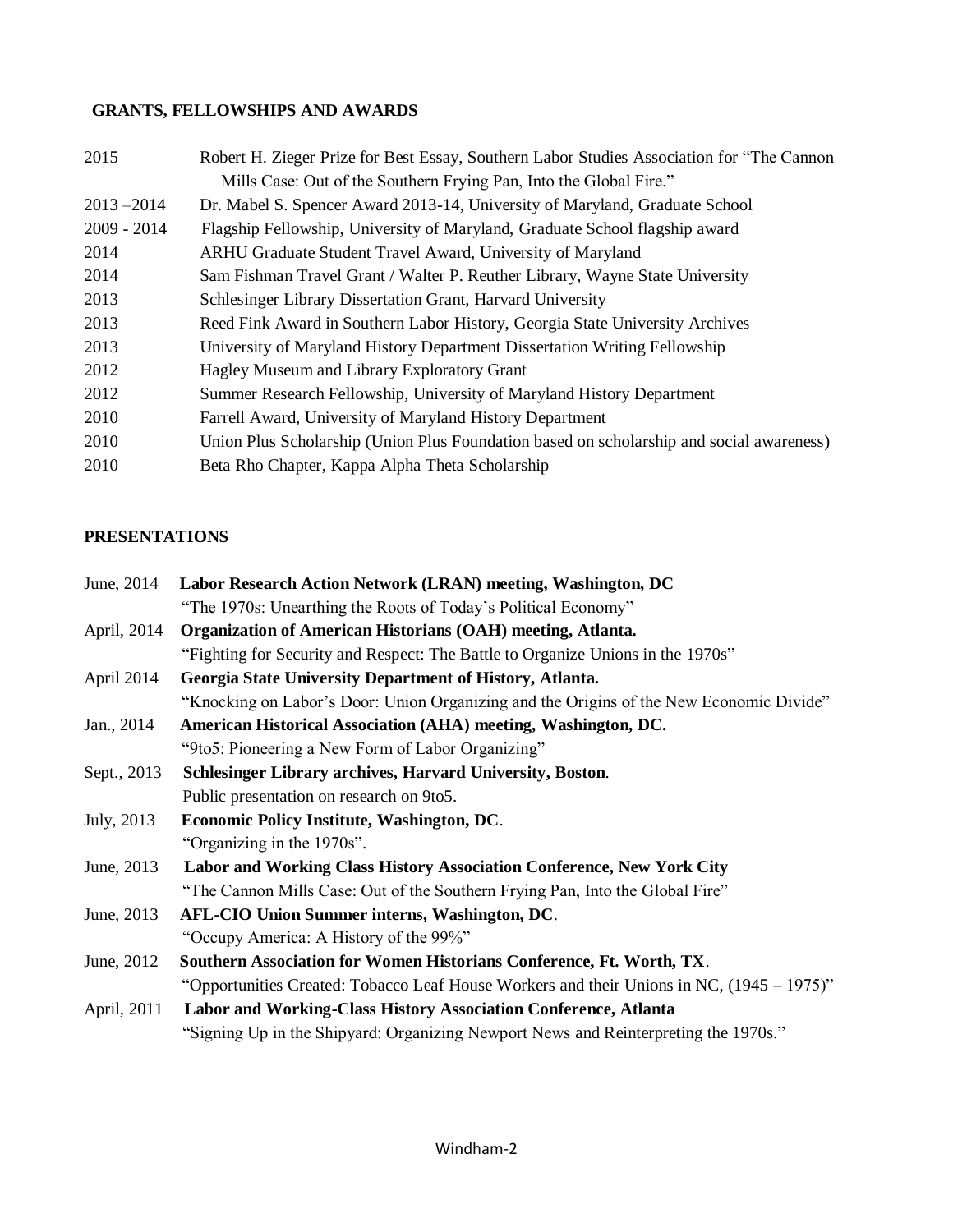## **EMPLOYMENT HISTORY**

**2015 Pennsylvania State University, World Campus, Lecturer** Labor and Employment Relations, online course

#### **2014 - 2015 Empire State College, SUNY, Adjunct Professor,**

U.S. Labor History, online course. Teaching and course revision

### **2012 – 2013 National Labor College, Adjunct Professor**

Living Labor History, National Labor College (Silver Spring, MD), hybrid online course

#### **2010 – 2012 University of Maryland, Teaching Assistant**

Responsible for running four sections of 20 students and grading for 80 students in each of the following classes:

- History 136: Moneyland, Business and American Culture; Dr. David Sicilia; Fall, 2012
- History/ Women's Studies 211: Love, Labor and Citizenship: History of Women in the US Since 1880; Dr. Robyn Muncy; Spring, 2012
- History 156: U.S. History to 1865; Dr. Ira Berlin; Fall, 2011
- History 289J: The History of the American Dream; Dr. Michael Ross; Spring, 2011
- History 156: U.S. History to 1865; Dr. Miles Bradbury; Fall, 2010

### **1998 – 2009 AFL-CIO Washington, DC**

#### **(2003-2009) AFL-CIO Director of Media Outreach**

• Hired and directed staff of 12, including media outreach specialists, political communicators, fellows and administrative staff; oversaw the department's budget

• Oversaw and directed team to plan and implement the AFL-CIO's media strategy, including during 2004 and 2008 election cycles and in a union-movement wide effort to reform labor law

• Worked with top AFL-CIO officers and staff to plan and implement AFL-CIO initiatives

• Reviewed and edited and / or wrote all news releases, statements, talking points, officer media remarks and other materials for use with media

• Developed and conducted media trainings for AFL-CIO and affiliate officers and staff

• Wrote and placed more than 50 op-eds for AFL-CIO officers including in the *Washington Post, Detroit News, Boston Globe, Miami Herald, New York Daily News, Chicago Sun-Times* and *Cleveland Plain Dealer*

• Media outreach liaison with leaders and staff in international affiliate unions and state and local bodies

• Conceived of and implemented first-ever AFL-CIO media outreach fellowship program which recruited and trained young media professionals

• Campaigns included: Employee Free Choice Act; voter protection efforts; political program; immigration reform; equal pay; CEO Paywatch; Show Us the Jobs bus tour; worker safety and health; global justice and fair trade; international labor standards; health care; retirement security

#### **(1998-2003) AFL-CIO Media Outreach Specialist**

• Conceived of and directed media events based on natural and created news opportunities

- Staffed federation officers for news events and interviews
- Wrote news releases, background pieces, advisories, fact sheets and other news-related information

# Windham-3